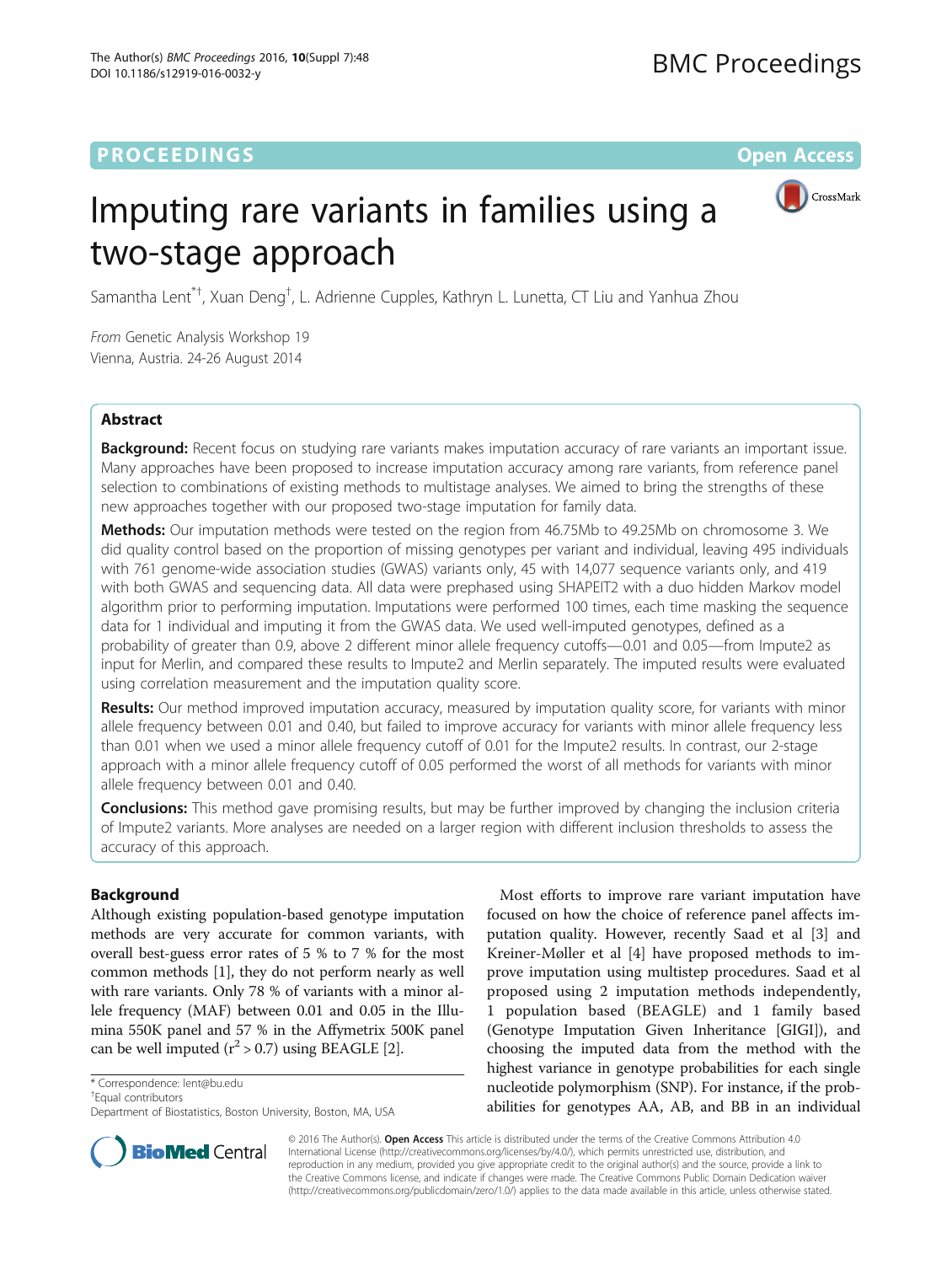<span id="page-1-0"></span>Table 1 Distribution of family size

| Family size 3 4 5 6 7 8 9 10 11 12 13 14 15  |  |  |  |  |  |  |  |
|----------------------------------------------|--|--|--|--|--|--|--|
| No. of families 6 8 24 17 15 5 8 1 3 7 2 2 2 |  |  |  |  |  |  |  |

are 0, 0, and 1.0, respectively, for BEAGLE and 0, 0.5, and 0.5 for GIGI, Saad et al's method would choose BEAGLE for that variant, because the larger variance indicates more certainty in the call. Saad et al found that the combined method led to more accurate imputed genotypes than either method separately. Kreiner-Møller et al suggested a 2-step imputation using a local reference panel and the 1000 Genomes reference panel, implemented in MACH/ Minimac [[4](#page-4-0), [5](#page-4-0)]. In the first step, they imputed the study sample to a densely genotyped local reference panel enriched for rare variants. Next, they used the best-guess genotypes from this imputation as well as the original genotypes to impute the study sample to the 1000 Genomes panel.

Our approach combined the strengths of Saad et al and Kreiner-Møller et al. We performed a 2-stage imputation, implementing Impute2 and Merlin sequentially, to test the hypothesis that increasing the density of genotypes in a sequenced reference panel using a population-based imputation before performing a family-based imputation would lead to higher imputation accuracy in a related genome-wide association studies (GWAS) study panel.

## **Methods**

## Quality control

Our sample consisted of 959 Mexican Americans from 20 families. All 959 subjects were genotyped on the Illumina platform, and 464 of these individuals were also sequenced. We removed all SNPs with more than 5 % missing data and all individuals with more than 5 % missing data ( $N = 45$ ) from the GWAS samples, and limited our analysis to the 46.75 Mb to 49.25 Mb region on chromosome 3. This yielded 914 people with GWAS data and 761 Illumina variants. For the sequenced data, we removed any variant with more than 10 % missing data, leaving 14,077 sequenced variants. All sequenced individuals had less than 5 % missing data. Thus, all 959 individuals were included in the analyses: 495 with GWAS only, 45 with sequencing only, and 419 with both GWAS and sequencing.

### Phasing

All data were prephased using SHAPEIT2 prior to performing imputation [\[6](#page-5-0)]. We used the duo hidden Markov model (duoHMM) algorithm in SHAPEIT, which uses pedigree information from trios to improve phasing and eliminate Mendelian errors. GWAS and sequence data were phased in separate runs.

#### Imputation

We performed 100 imputations each with 3 different methods: population-based imputation with Impute2 2.3.1, family-based imputation with Merlin 1.1.2, and a combination of the two [\[7](#page-5-0), [8](#page-5-0)]. For each of these 100 imputations, we masked the sequence data of 1 individual, using the individual's GWAS data instead, and imputed the sequenced variants not in the GWAS data. After the imputation, we compared this individual's imputed genotypes to his or her true sequenced genotypes. We chose which sequenced subjects to leave out by randomly ordering all 419 subject IDs—excluding the 45 participants with sequence data but no GWAS data—and choosing the first 100.

For the population-based imputation benchmark, we used Impute2 with the default settings. The reference panel included both a local reference panel of the sequenced study individuals and a cosmopolitan reference panel of all populations from the 1000 Genomes Project (1KGP) [[5](#page-4-0)]. For the family-based imputation benchmark, we used Merlin, which combines sparse marker data and high-density genotype data on several individuals to infer unobserved high-density genotypes for related individuals [\[9](#page-5-0)]. In the Merlin-only imputation, only our population samples were used as the imputation backbone. Each Merlin imputation included the masked individual and their nuclear family, grandchildren, and grandparents. Table 1 shows the distribution of family size for 100 individuals. The maximum proportion of parents and spouses of the masked individuals with genotype data for sequence variants is 0.667 and the

Table 2 Summary statistics of correlation and IQScomparing the imputation with dense markers and sparse markers

|                                   | <b>Minimum</b> | Median | Mean   | Maximum | <b>SD</b> |
|-----------------------------------|----------------|--------|--------|---------|-----------|
| Masked individuals with GWA       | 0.00049        | 0.6983 | 0.5766 |         | 0.3714    |
| Masked individuals with GWA in LF | 0.00087        | 0.6798 | 0.5708 |         | 0.3729    |
| Impute with -cluster option       | 0.0000         | 0.6879 | 0.5748 |         | 0.3727    |
| Masked individuals with GWA       | $-0.04793$     | 0.4046 | 0.3758 | 0.9715  | 0.3007    |
| Masked individuals with GWA in LE | $-0.04758$     | 0.3883 | 0.3659 | 0.9682  | 0.2980    |
| Impute with -cluster option       | $-0.04887$     | 0.3989 | 0.3712 | 0.9682  | 0.2995    |
|                                   |                |        |        |         |           |

GWA genome-wide association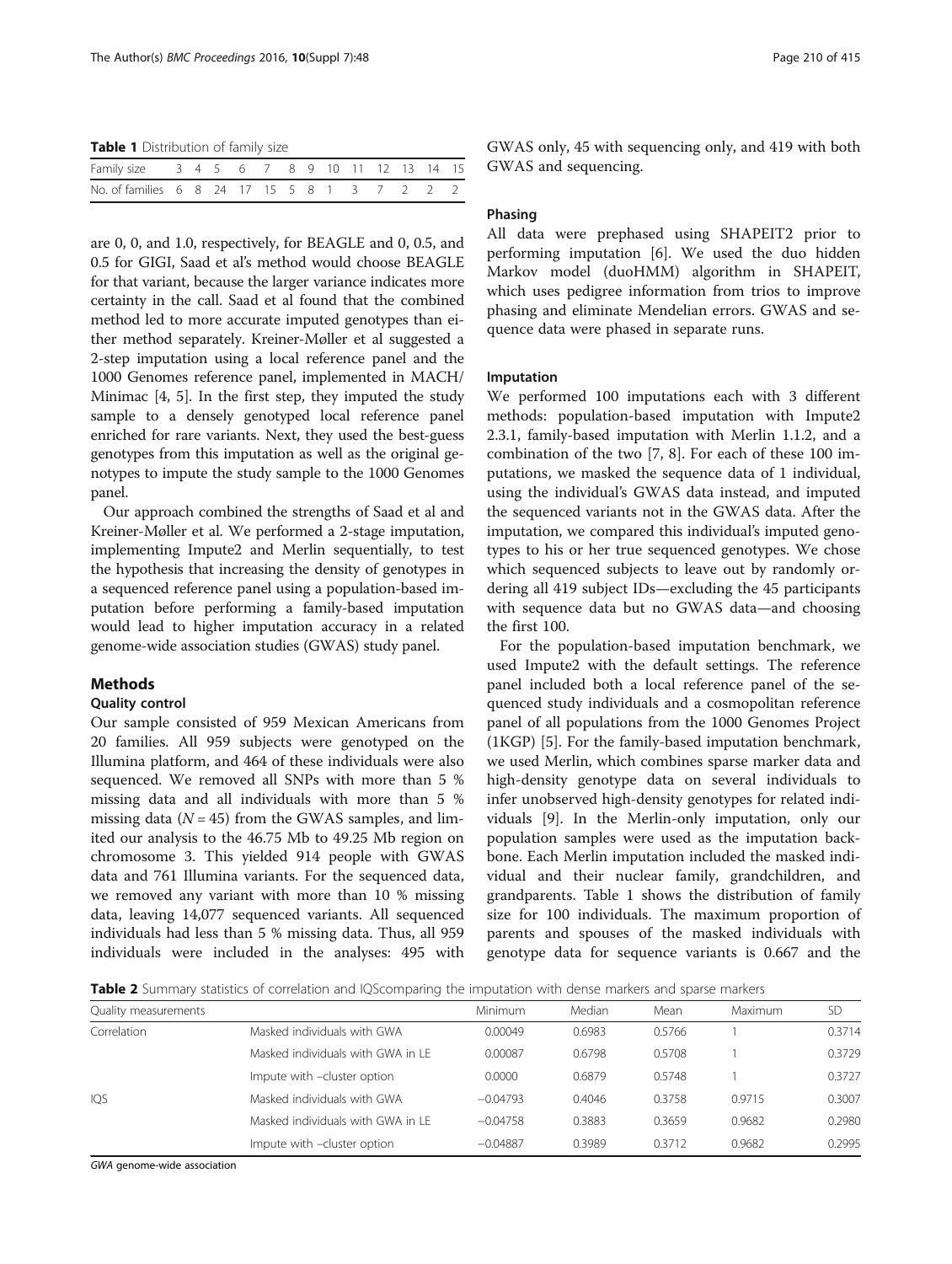| True Genotypes    |                |          |          |                |  |  |  |  |
|-------------------|----------------|----------|----------|----------------|--|--|--|--|
| Imputed Genotypes | AA             | AB       | BB       | Total          |  |  |  |  |
| AA                | $n_{11}$       | $n_{12}$ | $n_{13}$ | $n_{1}$        |  |  |  |  |
| AB                | $n_{21}$       | $n_{22}$ | $n_{23}$ | n <sub>2</sub> |  |  |  |  |
| <b>BB</b>         | $n_{31}$       | $n_{32}$ | $n_{33}$ | n <sub>3</sub> |  |  |  |  |
| Total             | n <sub>1</sub> | $n_{2}$  | $n_3$    | n.,            |  |  |  |  |

<span id="page-2-0"></span>Table 3 Tabulation of genotypes used for IQS calculation

minimum proportion is 0. The mean proportion is 0.3796 with a standard deviation of 0.35.

Because the algorithm used in Merlin depends on markers being in linkage equilibrium (LE), we also compared the family-based imputation qualities by using sparse markers, dense markers, or the haplotype-block approach [[10\]](#page-5-0) (with –cluster option in Merlin). To get sparse markers, we pruned the GWAS variants in the region (46.75Mb to 49.25Mb) on chromosome 3 by only keeping variants with pairwise  $r^2$  less than 0.2 implemented in PLINK 1.9, which yielded 91 variants in approximate LE. The mean pairwise  $r^2$  for the 91 variants was 0.0252 and the median was 0.0014. To get the clustered markers and haplotype frequencies, we searched for GWAS markers for which  $r^2$  is larger than 0.2 and defined the clusters, including each identified pair and intervening markers, which were implemented in Merlin with the–rsq and –cfreq options. The imputations were conducted with all GWAS variants (dense markers), pruned GWAS variants in LE and dense markers with predefined haplotypes, separately. Table [2](#page-1-0) presents the imputation quality measurements (correlation and imputation quality score [IQS]). Because of the slight differences between these 3 strategies as seen in Table [2](#page-1-0) and the fraction of parents and spouses of the masked individuals having genotype data for sequence variants, we conclude that the linkage disequilibrium present in

| Imputation<br>Approach       | (0,0.01)<br>4028 SNPs |       |       | (0.01, 0.05)<br>1416 SNPs |       |       | (0.05, 0.4)<br>1142 SNPs |       |         |
|------------------------------|-----------------------|-------|-------|---------------------------|-------|-------|--------------------------|-------|---------|
|                              | #SNPp*                | Mean  | Var   | #SNPp*                    | Mean  | Var   | #SNPp*                   | Mean  | Var     |
| IQS                          |                       |       |       |                           |       |       |                          |       |         |
| Impute2                      | 3023                  | 0.840 | 0.097 | 1164                      | 0.772 | 0.126 | 761                      | 0.899 | 0.048   |
| Merlin                       | 4028                  | 0.348 | 0.132 | 1416                      | 0.437 | 0.041 | 1142                     | 0.404 | 0.006   |
| Combined (0.01) <sup>a</sup> | 4028                  | 0.350 | 0.133 | 1416                      | 0.965 | 0.017 | 1142                     | 0.992 | 0.004   |
| Combined (0.05) <sup>a</sup> | 4028                  | 0.349 | 0.133 | 1416                      | 0.443 | 0.041 | 1142                     | 0.992 | 0.004   |
| Correlation                  |                       |       |       |                           |       |       |                          |       |         |
| Impute2                      | 3023                  | 0.918 | 0.048 | 1164                      | 0.981 | 0.006 | 761                      | 0.999 | 0.00004 |
| Merlin                       | 4028                  | 0.512 | 0.195 | 1416                      | 0.663 | 0.064 | 1142                     | 0.687 | 0.007   |
| Combined (0.01) <sup>a</sup> | 4028                  | 0.514 | 0.196 | 1416                      | 0.975 | 0.010 | 1142                     | 0.994 | 0.003   |
| Combined (0.05) <sup>a</sup> | 4028                  | 0.513 | 0.196 | 1416                      | 0.669 | 0.063 | 1142                     | 0.993 | 0.003   |

|  |  | Table 4 Summary of Imputation Quality by MAF |  |  |
|--|--|----------------------------------------------|--|--|
|--|--|----------------------------------------------|--|--|

 $*$ #SNP<sub>p</sub> is the number of SNPs with a MAF greater than 0 for both real and imputed genotypes (varies by method)

<sup>a</sup>Combined (m) indicates the 2-stage imputation approach with MAF cutoff m

the data is not affecting the Merlin imputation adversely in this study.

Finally, for the combined imputation method, we selected the best-guess genotypes for all SNPs with MAF greater than 2 different cutoffs—0.01 and 0.05—and posterior probability of the best-guess genotype greater than 0.9, and used these genotypes as well as the GWASSNPs as input for Merlin. Merlin automatically excluded from imputation any variant with Mendelian-inconsistent genotyping errors, but it is possible that Impute2 introduced Mendelian-consistent genotyping errors. However, the 2 stage and Merlin-only results were almost identical for variants with MAFs below the cutoff, which leads us to believe that these potential errors introduced by Impute2 did not negatively affect imputation quality in our sample.

#### Accuracy assessment

We used 2 different measures of accuracy: correlation between imputed dosage and true dosage and IQS, a measure developed by Lin et al in 2010 [[11](#page-5-0)], inspired by Cohen's Kappa statistic [\[12](#page-5-0)]. Cohen's Kappa measures the agreement between 2methods of classification, adjusting for chance agreement. To apply this to imputation results, we first tabulate the imputed best-guess genotypes and true genotypes, as shown in Table 3, where  $n_{ii}$  is the number of individuals with true genotype i and imputed genotype j. Cohen's Kappa statistic is given by:

$$
\kappa = \frac{\sum_{i} n_{ii}}{1 - \frac{\sum_{i} n_{i} n_{.i}}{n^2}}}{1 - \frac{\sum_{i} n_{i} n_{.i}}{n^2}}
$$

This statistic adjusts for agreement by chance by subtracting the expected cell counts along the diagonal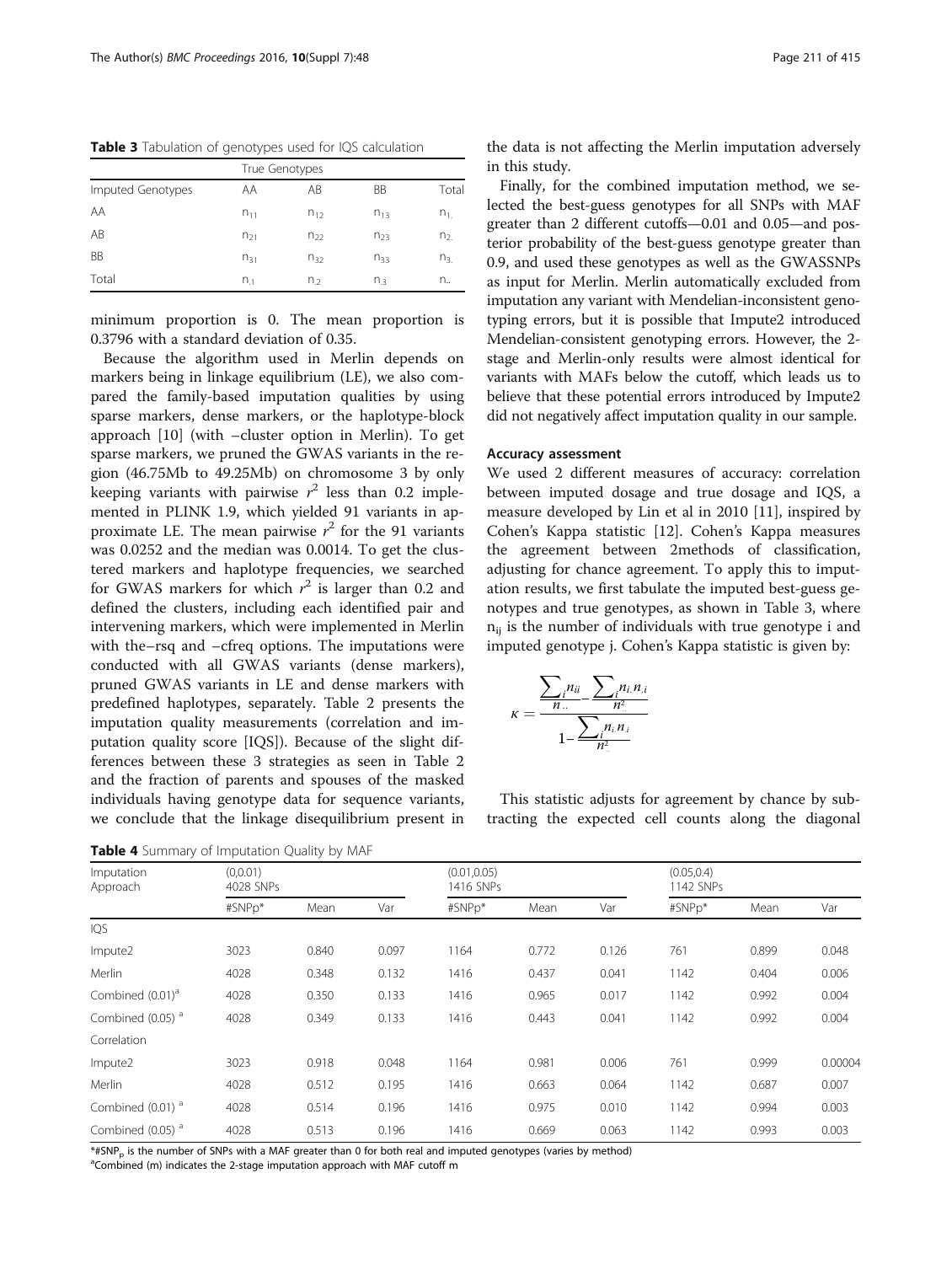<span id="page-3-0"></span>(which indicates agreement) from the observed proportion of agreement. In cases where the expected agreement is high, such as with variants with low MAFs, the second term in the numerator is higher, thus lowering the Kappa statistic. Lin et al extended this idea to incorporate the uncertainty of imputation by using the posterior probabilities of all 3 genotypes instead of the best-guess genotype, thus allowing the cells in Table [3](#page-2-0) to have noninteger values. Cohen's Kappa and the IQS are equivalent when all cells in Table [3](#page-2-0) are integers (ie, when all posterior probabilities are 0 or 1), but differ when there is uncertainty in the imputation. Consequently, IQS is useful for rare variants because, unlike concordance, it accounts for allele frequency and adjusts for chance agreement. Furthermore, IQS can be computed using dosages, which gives more information about imputation quality than best-guess genotypes. Lin et al have compared the performance of IQS and concordance for population-based imputations implemented in Impute2. The authors show that concordance increases



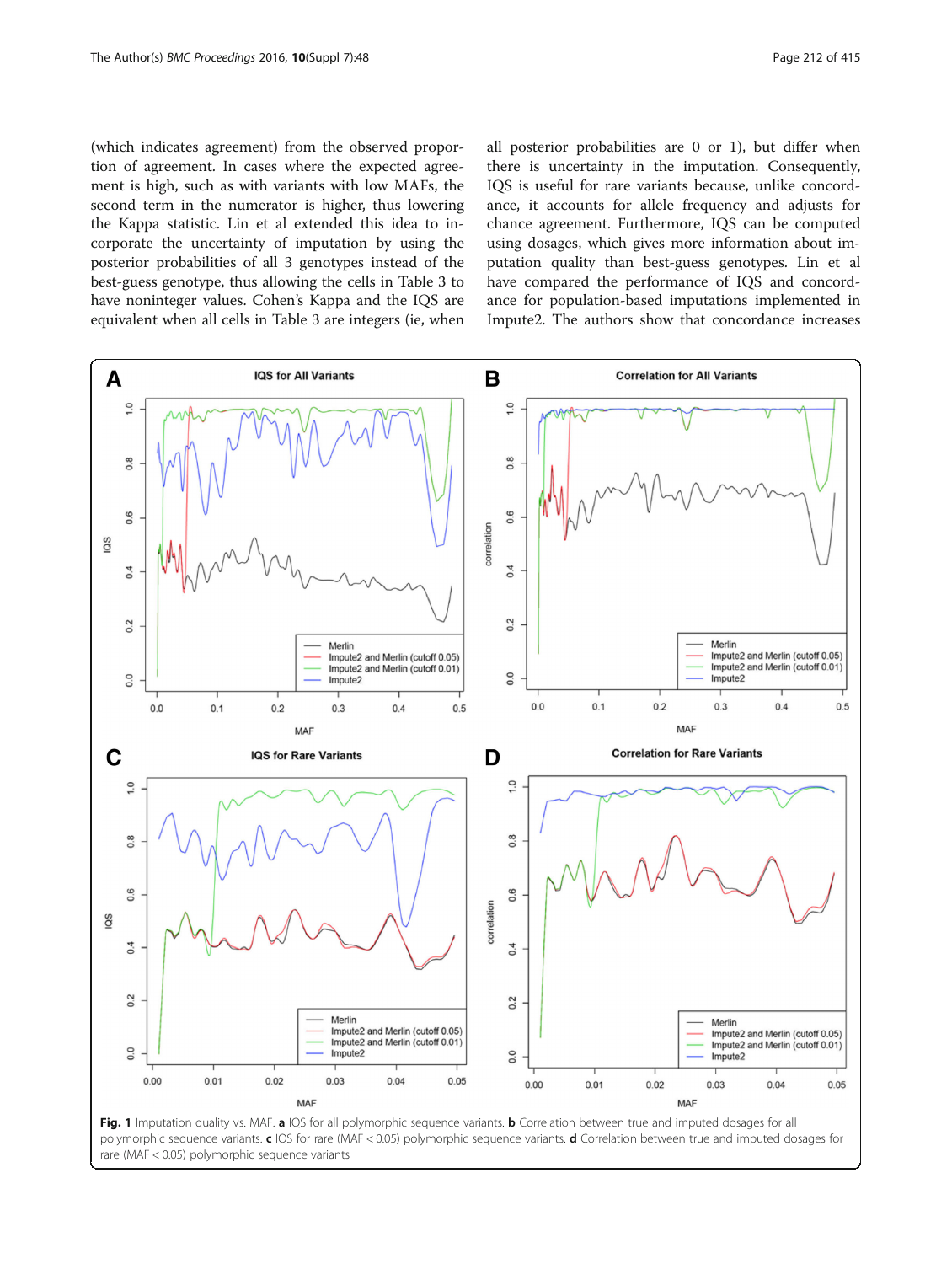<span id="page-4-0"></span>with decreased MAF, whereas IQS drops as MAF decreases. The decreasing imputation quality with decreasing MAF is expected, as rare variants do not impute well [[13\]](#page-5-0), making IQS a better measure of imputation quality.

#### Results

Among 100 individuals that we selected, the number of imputed polymorphic sequence variants is 6726. The accuracy assessments with IQS and correlation were conducted within the 100 individuals and polymorphic variants. However, different imputation strategies yield different numbers of polymorphic variants with meaningful IQS or correlation (Table [4\)](#page-2-0). This is because both imputed and true genotypes must be polymorphic to obtain a meaningful IQS or correlation, and the number of polymorphic imputed genotypes varied by method.

Generally, our proposed 2-step imputation method performed better than only using population-based imputation with Impute2 or only using family-based imputation with Merlin for the variants with a MAF larger than 0.1 and less than 0.4 (Figs. [1a and b\)](#page-3-0). With decreasing the cutoff of MAF for selected imputed variants from populationbased imputation using Impute2, the imputation of our method outperformed for most of rare variants with minor MAF between 0.01 and 0.05 (Figs. [1c and d](#page-3-0)). For common variants, the different cutoffs of the MAFs give similar imputations.

## Discussion

Our combined method with a MAF cutoff of 0.01 performed better than either Merlin or Impute2 alone for variants with MAFs between 0.01 and 0.4, and our combined method with a MAF cutoff of 0.05 performed better than either Merlin or Impute2 alone for variants with MAFs >0.05. Because the performance suffers below our MAF cutoffs, this suggests that we should not filter Impute2 results by MAF at all, but filter only by best-guess genotype probability.

One potential limitation of this study is that families with more sequence data were more likely to be selected in our set of 100 individuals. We would expect higher imputation accuracy in these families, as there were more individuals included in the reference panels for imputation. More work needs to be done to determine exactly how much the number and relationships of sequenced family members available affect imputation quality. This was beyond the scope of our project, but may be useful in helping investigators choose which family members to sequence.

It is unclear from these results whether the sequential nature of the imputation increases accuracy. In the future, we should compare our method to a method combining independent results from Merlin and Impute2, both based on best-guess genotype probability and Saad et al's proposed vote strategy [3]. Furthermore, future studies should be done on a larger region and larger sample size, and potentially include different probability thresholds for the Impute2 results.

## Conclusions

Our 2-stage method with a MAF inclusion cutoff of 0.01 for Impute2 results achieved better IQSs than either Impute2 or Merlin alone, and similar correlation values, for variants with MAFs between 0.01 and 0.4. This method could be further improved by including all Impute2 imputed genotypes above a certain quality threshold regardless of MAF. Other probability thresholds should be tested, and this 2-stage method should be compared to results using Merlin and Impute2 independently to examine whether the sequential nature of the procedure increases accuracy above and beyond the increase obtained by combining population- and family-based methods.

#### Acknowledgements

The GAW19 whole genome sequence data were provided by the T2D-GENES Consortium, which is supported by NIH grants U01 DK085524, U01 DK085584, U01 DK085501, U01 DK085526, and U01 DK085545. The other genetic and phenotypic data for GAW18 were provided by the San Antonio Family Heart Study and San Antonio Family Diabetes/Gallbladder Study, which are supported by NIH grants P01 HL045222, R01 DK047482, and R01 DK053889. The Genetic Analysis Workshop is supported by NIH grant R01 GM031575. SL was supported by the National Institute of General Medicine grant T32 GM074905.

#### Declarations

This article has been published as part of BMC Proceedings Volume 10 Supplement 7, 2016: Genetic Analysis Workshop 19: Sequence, Blood Pressure and Expression Data. Summary articles. The full contents of the supplement are available online at [http://bmcproc.biomedcentral.com/](http://bmcproc.biomedcentral.com/articles/supplements/volume-10-supplement-7) [articles/supplements/volume-10-supplement-7.](http://bmcproc.biomedcentral.com/articles/supplements/volume-10-supplement-7) Publication of the proceedings of Genetic Analysis Workshop 19 was supported by National Institutes of Health grant R01 GM031575.

#### Authors' contributions

All authors contributed to the design of the overall study. SL and XD conducted all analyses and drafted the manuscript. YZ, LAC, KLL, and CTL provided advice and critically revised the manuscript. All authors read and approved the final manuscript.

#### Competing interests

The authors declare they have no competing interests.

### Published: 18 October 2016

#### References

- 1. Marchini J, Howie B. Genotype imputation for genome-wide association studies. Nat Rev Genet. 2010;11(7):499–511.
- 2. Li L, Li Y, Browning SR, Browning BL, Slater AJ, Kong X, et al. Performance of genotype imputation for rare variants identified in exons and flanking regions of genes. PLoS Genet. 2011;6(9):e24945.
- 3. Saad M, Wijsman E. Combining family- and population-based imputation data for association analysis of rare and common variants in large pedigrees. Genet Epidemiol. 2014;38(7):579–90.
- 4. Kreiner-Møller E, Medina-Gomez C, Uitterlinden A, Rivadeneira F, Estrada K. Improving accuracy of rare variant imputation with a two-step imputation approach. Eur J Hum Genet. 2015;23(3):395–400.
- 5. 1000 Genomes Project Consortium, Abecasis GR, Auton A, Brooks LD, DePristo MA, Durbin RM, et al. An integrated map of genetic variation from 1,092 human genomes. Nature. 2012;491(7422):56.